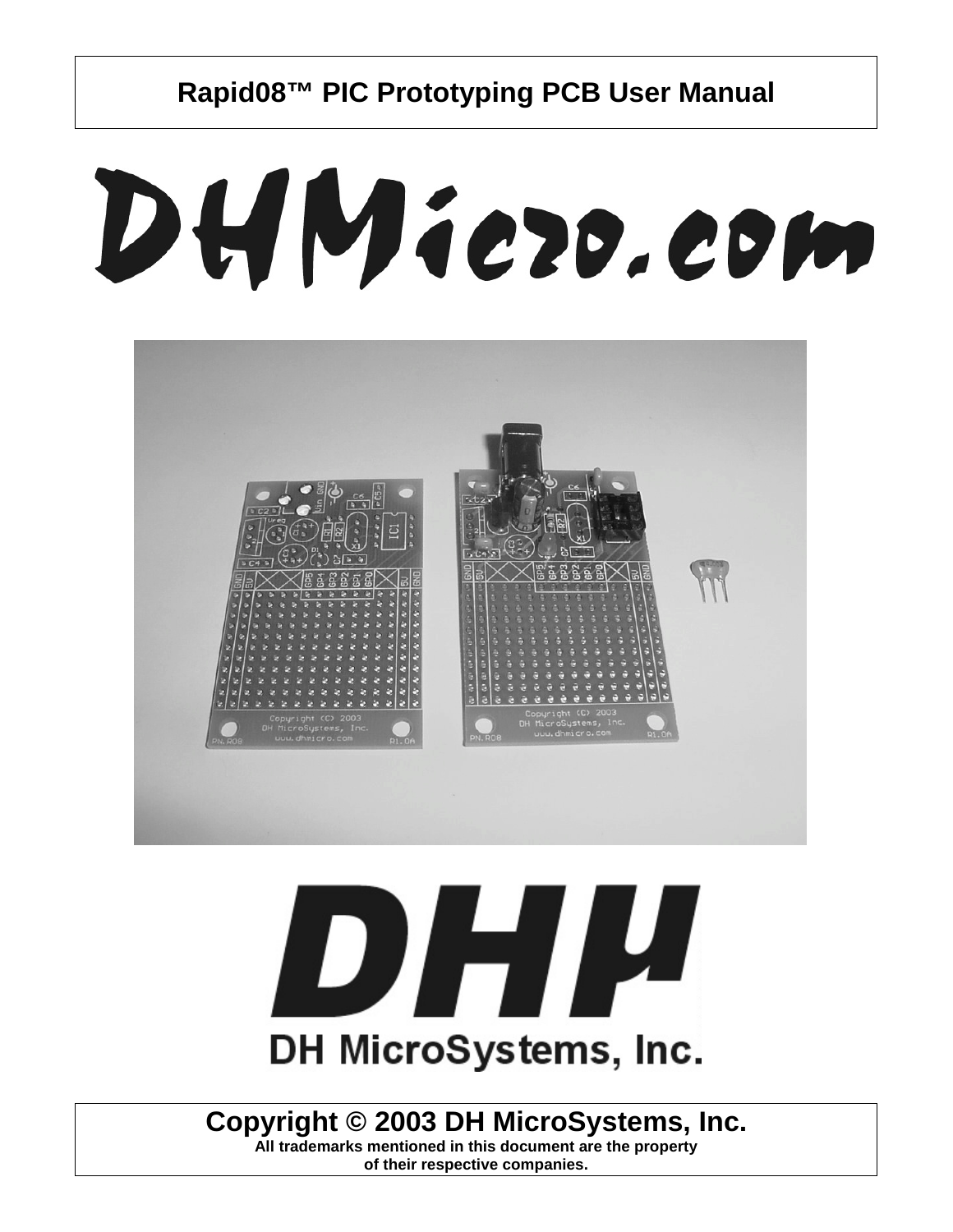# **Description**

This is a PCB designed to facilitate the rapid prototyping of a device based on an 8 pin MicroChip PIC microcontroller.

To allow users to focus on their application, we take care of key housekeeping tasks associated with a microcontroller-based device. To this end, our PCB features several power supply options, an 8 pin footprint for the microcontroller, and several oscillator options.

Users can construct their application circuit in our generous a generous prototyping area with space available for several IC's and /or numerous discrete components.

For applications requiring user I/O, we recommend the use of our Rapid14 prototyping PCB; it is intended for use both with the 8 pin and 14 pin PIC microcontrollers. The Rapid14 PCB has footprints 2 push buttons, 2 LEDs, and a buzzer that can be configured for use with the prototype application.

This board is constructed as a 2-layer throughhole board with clearly marked components on its silkscreen layer, and ample space between components so population of the board can be done by anyone with basic soldering skills.

### **Additional Resources**

Numerous sources of information are available for both beginning and advanced users.

Microchip Technology Inc. manufactures the PIC microcontroller line. Their website can be found at **www.microchip.com**. It contains datasheets for all of their microcontrollers, app-notes, and code samples for a variety of applications.

Another excellent on-line resource for Microchip PIC development is the Piclist at **www.piclist.com**. It contains project info, code examples, and links to PIC related sites.

Beginner users might also consider the books published by Square 1 Electronics. They can be found at **www.sq-1.com**.

This list is by no means comprehensive. Many other excellent websites and publications are available and this list is only intended as a starting point for the beginner.

### **Features**

#### **General:**

- Overall board dimensions 1.60" x 2.60".
- PCB is a 2-layer board with solder masks on both sides and a silk screen graphic.
- 12 x 11 pin prototyping area (132 pins total).
- Power and GND bus lines run the length of the prototyping area on both sides (not included in proto total pin count).
- All 6 microcontroller port pins brought out to a clearly labeled strip along the top of the prototyping area.
- 4 corner mounting holes.

#### **Microprocessor:**

- Compatible with all MicroChip PIC 8 pin DIP packaged microprocessors.
- PIC12C508, 509, 671, 672, PIC12E518, 519, 673, 674, PIC12F629, 675 (and perhaps others).

#### **Oscillator Options:**

- Crystal or ceramic resonator with external capacitors (DC-20MHz).
- Ceramic resonator with internal capacitors (DC-20MHz).
- RC oscillator.
- Internal oscillator.

#### **Power Supply Options:**

- Footprints provided for either TO-92 or TO-220 voltage regulators.
- Footprint provided for DC power receptacle.
- Power-on LED

#### **Requirements**

 In order to assemble and use this board, a user needs to have basic electronic tools and some skill in their usage, and an 8 pin PIC microcontroller and the tools required to write code and program the executable file onto the controller. Additionally, if this board was purchased as a bare PCB, then a number of discrete components are also required to stock it appropriately for use.

**Copyright © 2003 DH MicroSystems, Inc.**

**All trademarks mentioned in this document are the property of their respective companies.**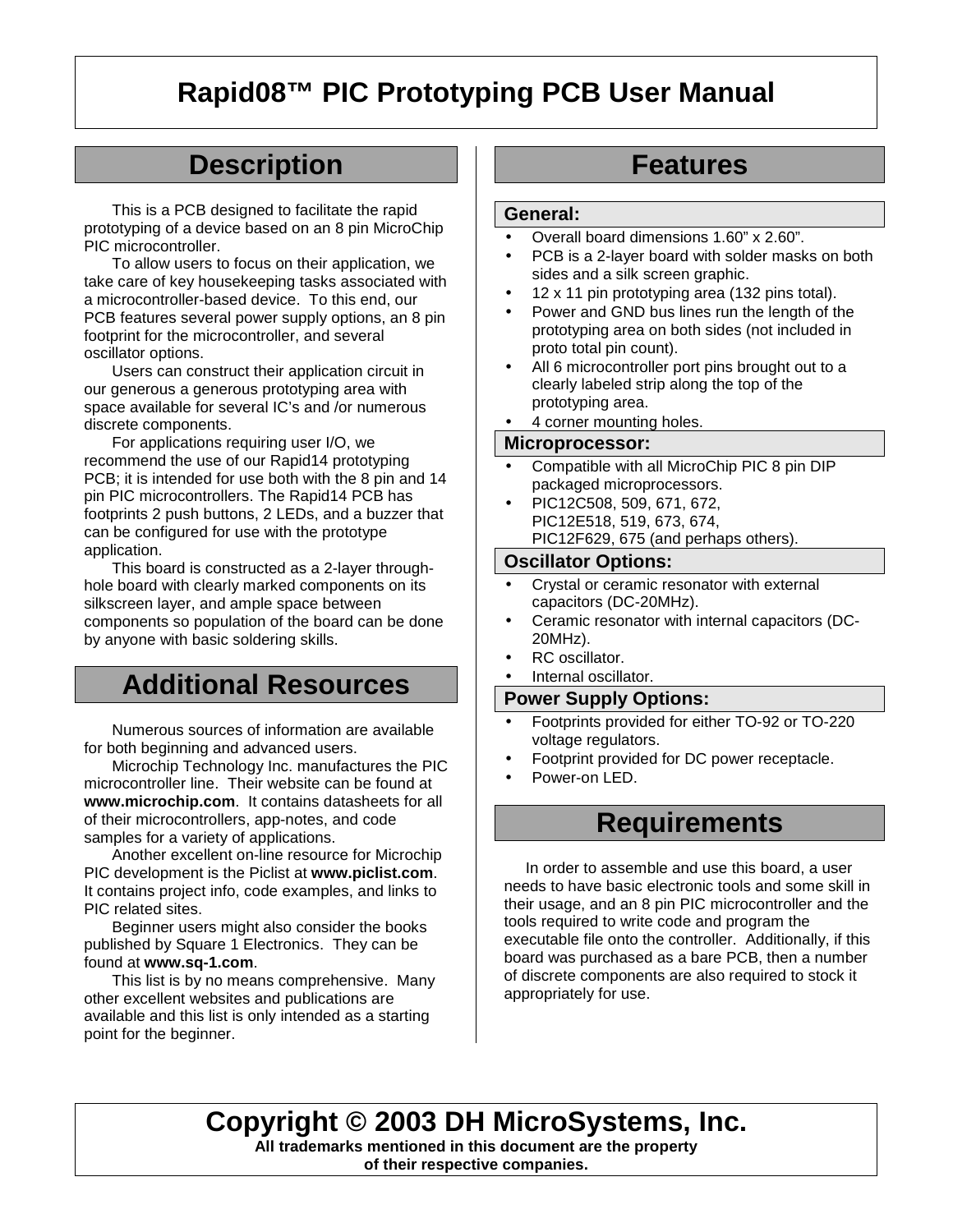#### **Board Schematic**



# **Construction**

#### **Partlist:**

If you purchased this as a kit, then it included the following components:

- Printed circuit board
- IC1-8 pin socket
- X1-4MHz ceramic resonator
- VREG1-78L05 voltage regulator (TO-92)
- DC power receptacle
- C1-47uF electrolytic capacitor
- C2, C4, and C5-0.1uF capacitors
- R1-470 Ohm, 1/8W, resistor
- D<sub>2</sub>-Green LED

Note: parts are *not* provided to fill all PCB footprints. The user should stock the board appropriately according to the requirements of any particular design.

#### **Microcontroller Options:**

This board will support any 8 pin DIP packaged Microchip PIC microcontroller. The pin descriptions depicted in the schematic on the previous page and on our PCBs represent only basic port definitions for each pin. Refer to the Microchip datasheet for all the features and alternate pin definitions for the microcontroller that you select for use.

#### **Oscillator Options:**

 Several oscillator options are available with this board: ceramic resonator, crystal oscillator, RC oscillator and internal oscillator (kits ship with a 4MHZ ceramic resonator). Pertinent oscillator parts are R2, C6, C7, and X1. Select these components per instructions found in Microchip datasheets for the microcontroller that you select for use.

#### **Power Supply Options:**

 This board will support several different voltage regulators in both TO-92 and TO-220 packages (kits ship with a TO-92 78L05) Note: install only one voltage regulator when assembling your board.

 Keep in mind the current requirements of your circuitry plus the microcontroller when you are selecting an appropriate voltage regulator.

 Depending on the requirements for the regulator you select, C1, C2, C3, and C4 may or may not be required and their values will vary. Refer to the manufacturers datasheet for your regulator you select for recommendations.

 A wall adapter can provide power when the DC power receptacle is installed. A 2.1mm ID, 5MM OD DC power plug with a positive center conductor is required. A bench supply can also be used; in this case omit the power receptacle and solder in red and black wires to the pins labeled **Vin** and GND respectively. Voltage should be 7.5-12VDC.

 A power-on LED may be installed by stocking R1 and D1 (a green LED).

**Copyright © 2003 DH MicroSystems, Inc. All trademarks mentioned in this document are the property**

**of their respective companies.**